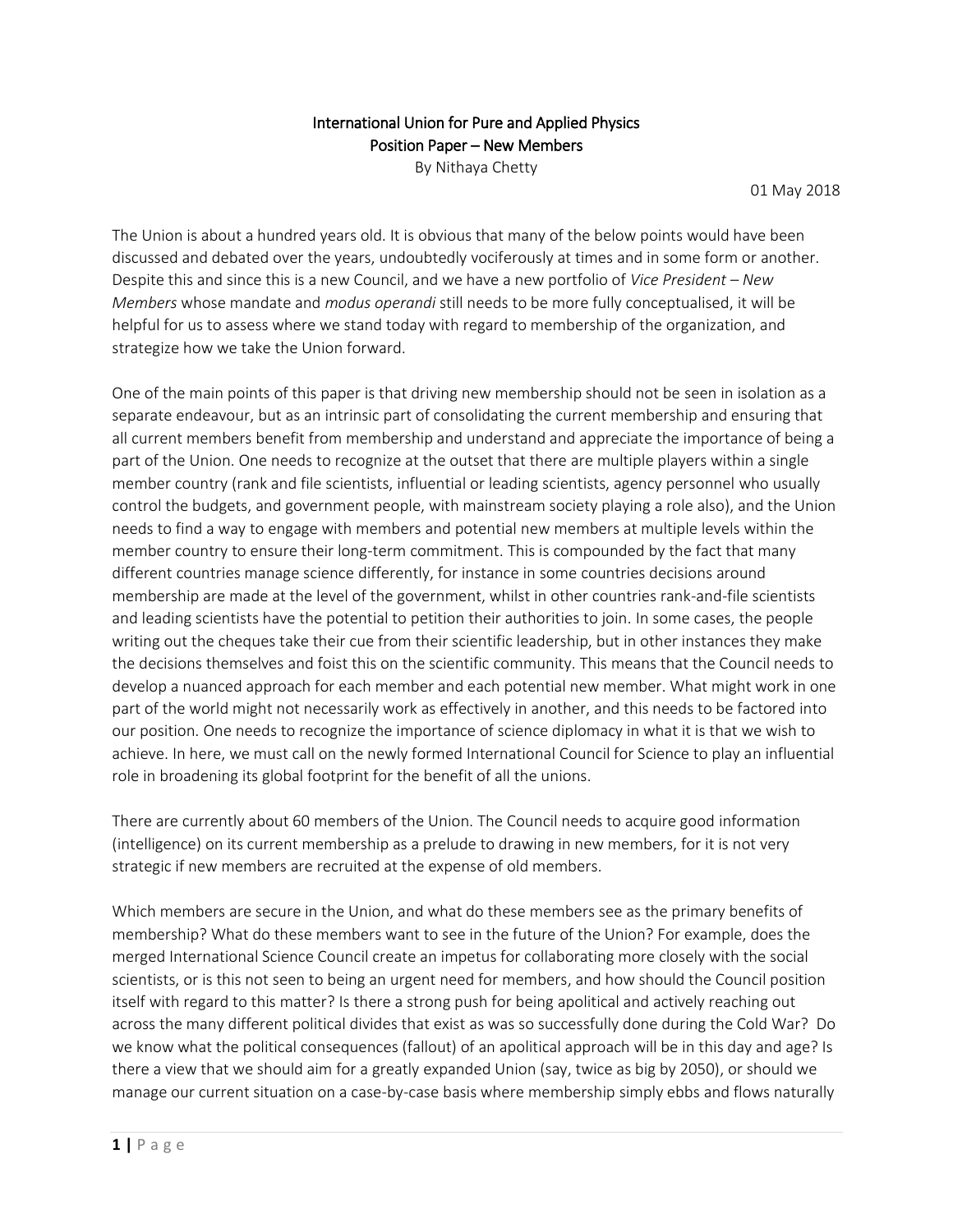as the circumstances change for individual countries? Is the Developing World seen to being an important expansion area for the Union, and if so what should the Union be doing much more now to reap the longterm benefits of new members for the future? Is collaborating between different unions seen to being a priority, and if so how can this be driven further? Is bringing in more young people into the activities and the affairs of the Union a way to ensuring its long-term future?

It is important that the different views of current members on these questions be considered at the level of the Council to enable it to plan properly for its future.

Which current members appear to be somewhat precarious in terms of their membership? Do the systems that we have in place enable us to be forewarned about a member that could possibly default in their payment? What steps should the Council be actively taking to address this situation? Or should the Council not be proactive and simply leave it to the adhering body to languish with its own problem? Is aloofness a policy of the Union (for example, is simply writing a letter of demand sufficient?) or should we embrace active engagement, and if so what shape and form should this take? In these cases, are we always sure that we are talking to the right people in the country in question? Are we employing scientific diplomacy effectively?

Of the members that have recently left, are we clear about the reasons for departure? It is commendable that the Union has a grace period, often negotiated and usually generous, to assist members who are in decline. It is only after (about) six years of non-payment that a member is considered to be truly out. This would have given the defaulting member sufficient time to fix the problem. We should note that political cycles are short and people in positions of power come and go, sometimes rapidly. But what changes on a slower time scale is the body of scientists, and in here lies some hope: how can we make a greater effort at keeping the body of scientists in these countries still strongly coupled to IUPAP in the hope that their adhering body can eventually come around to prioritizing funds for membership? How good are we at doing this currently?

My experience is that money is available - it always is at a national level. The only question is whether the body that controls the purse strings sees the advantages of membership and is willing to prioritize its funds, amidst other competing imperatives, for this purpose. As a Union, we must ask how is it that we can influence this process more effectively? And as mentioned above, there are multiple players that should be engaged with in ways that make sense for that particular country in question or region, or even continent as relevant.

This leads very naturally the matter of new members. If we are confident in satisfying the needs of our current members, we will have a strong basis for reaching out to potential new members. The question is should we simply be looking out for new opportunities for membership as these come up (*ad hoc*  approach), or should there be an active drive for new members? If the latter, can we readily identify a group of countries or a region(s) that we feel have a realistic potential to join, say over a horizon of the next six years? On what basis do we make this assessment? Are we doing our homework here sufficiently well? Whose responsibility should it be to explore this, and how should this be done? What incentives can we give new members to join? Can we develop a scheme that is advantageous, for example, a discounted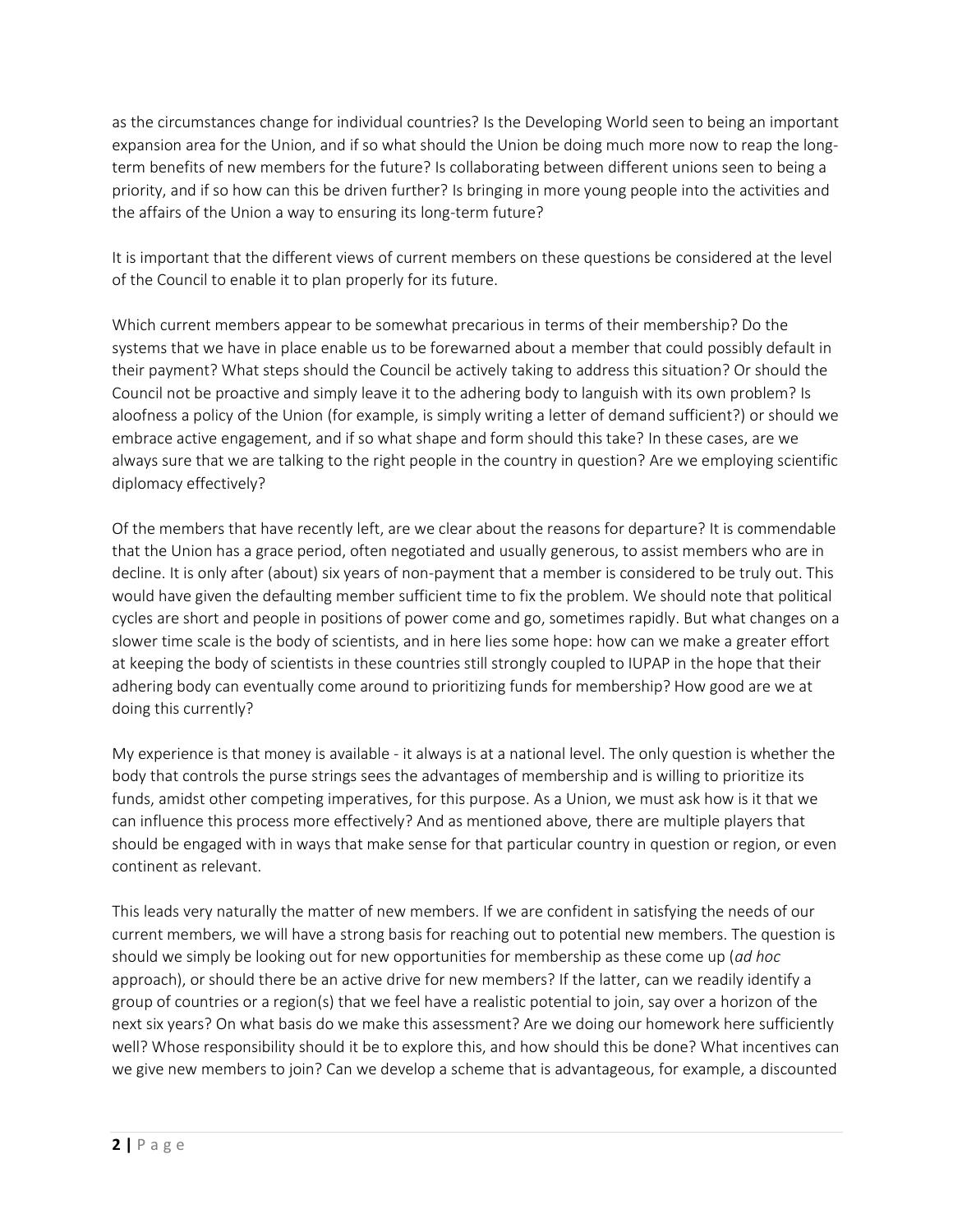rate initially that gets ramped up to the full rate over a period of time as is being contemplated for some ASEAN countries?

Given my own history and experience, I would like to turn my attention to the case of Africa. There are unique challenges here, but I am sure that in paying close attention to these challenges many valuable lessons can be learnt, some of which could apply elsewhere. There are real opportunities in Africa for new members of the Union, but much work (science diplomacy) needs to be done. I commend the recent General Assembly for resolving to write a letter to the African Union in support of investments in science, but this needs to be followed up with science diplomacy and every effort should be made to work with potential new members at multiple levels as referred to above.

It is unfortunate that the African Physical Society has not achieved all that it set out to achieve despite many laudable efforts. This is an important starting point if one wishes to talk about the broad development of physics on the African continent. This matter has become controversial with many competing opinions expressed, and will set physics further back on the continent if this is not sufficiently addressed.

My personal view is that paying membership dues into a continental-wide coffer is a big barrier for individual African physicists, and it will do us well to recognize this as being one of the underlying factors impacting on the AfPS because of its current structure. This is one example of how implanting an idea from one part of the world has not worked successfully in another. I think that setting up the AfPS as a confederation of national physical societies is a practical way to proceed, with its Council comprising members elected from the various constituent national societies. The brief of a renewed AfPS should include supporting the development of physics in areas (geographic and disciplinary) where this is needed, and the formation of national physical societies in countries where these don't currently exist (there are only about a dozen currently). More importantly, the AfPS should speak for physics in Africa. Currently, there appear to be many different seemingly disjointed physics initiatives in Africa, which a better functioning and resourced AfPS will be able to help create a focal point for, for example by way of regular physics conferences, workshops, schools, etc.

The Physics in Africa project that is currently underway has identified the creation of national physical societies as a priority. African physics communication was also highlighted as an important need, as was access to experimental infrastructure and physics education. And all of this should converge to a betterfunctioning African Physical Society, which has the potential of being extremely valuable for the future expansion of the Union into Africa. So, a longer term approach is needed here.

In light of many different unions that exist, and potentially more so now following the formation of the merged ISC, it does become problematic for some countries to proliferate in terms of union membership. This is certainly relevant in Africa where science budgets are tight. Some unions are closely allied which has both advantages and disadvantages. What makes physics more important? The idea that physics is the proverbial *canary in the coal mine* insofar as science development in concerned needs to be better highlighted in Africa: the state of health of the physics discipline in Africa is an indication of the state of health of science in Africa. This makes membership of IUPAP and the many benefits that accrue from membership so much more valuable.